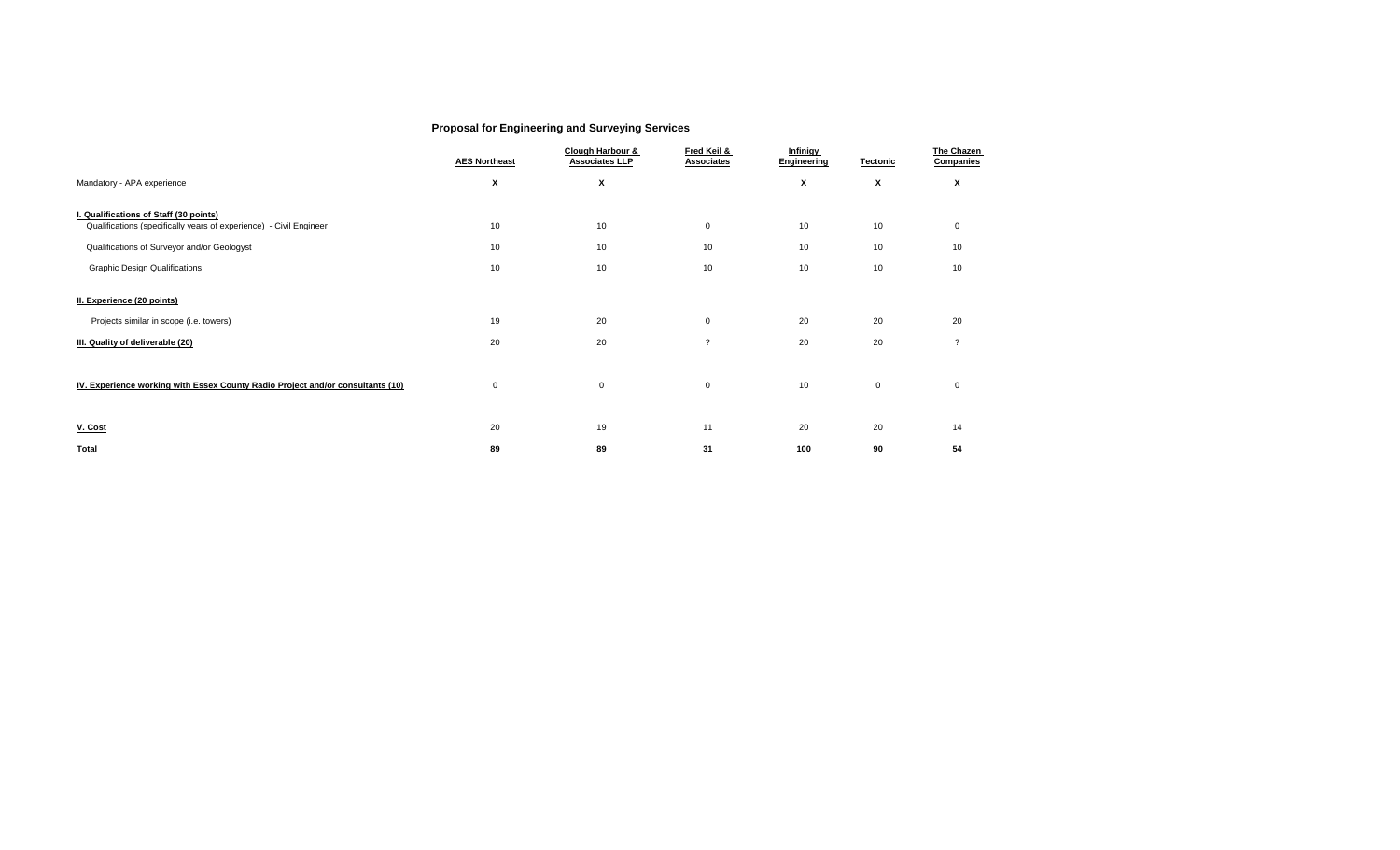April 1, 2010

Evaluation of APA analysis for Radio Sites

Proposals were received from the following: AES Northeast Fred Keil & Associates Infinigy Engineering The Chazen Companies Cough Harbour & Associates Tectonic

All of the Engineering/Surveying firms that we received proposals from were highly qualified and with the exception of Fred Keil & Associates, have had experience working with the A.P.A. Also, every firm, again, with the exception of Fred Keil, has a Civil Engineer who has experience with the APA and a graphic designer or qualified Information Technology personnel.

Although, most all of the firms were qualified, there was a great disparity in the proposal cost. The prices ranged from \$18,000 to \$73,254.

## **Evaluation Criteria**

Proposals were evaluated using three sets of criteria. Firms meeting the mandatory criteria will have their proposals evaluated and scored for both technical qualifications and price. The following represented the principal selection criteria that were considered during the evaluation process.

- 1. Mandatory Elements
	- a. All of the firms are licensed in NYS.
	- b. All of the proposers have adequate experience on similar assignments.
	- c. The firms adhered to the instructions in this request for proposal on preparing and submitting the proposal.
- 2. Technical Quality (Maximum Points 80)

Expertise and Experience –

Infinigy Engineering received top rankings in all areas including the cost. Their past projects consist of eight projects that were of similar nature to the radio towers. The firm has experience working with the County's consultant, Jacqueline Murray of the Murray Law Firm, who is the attorney that is currently working on the radio project. We contacted her for a recommendation and it was excellent. Their proposal is \$18,900.